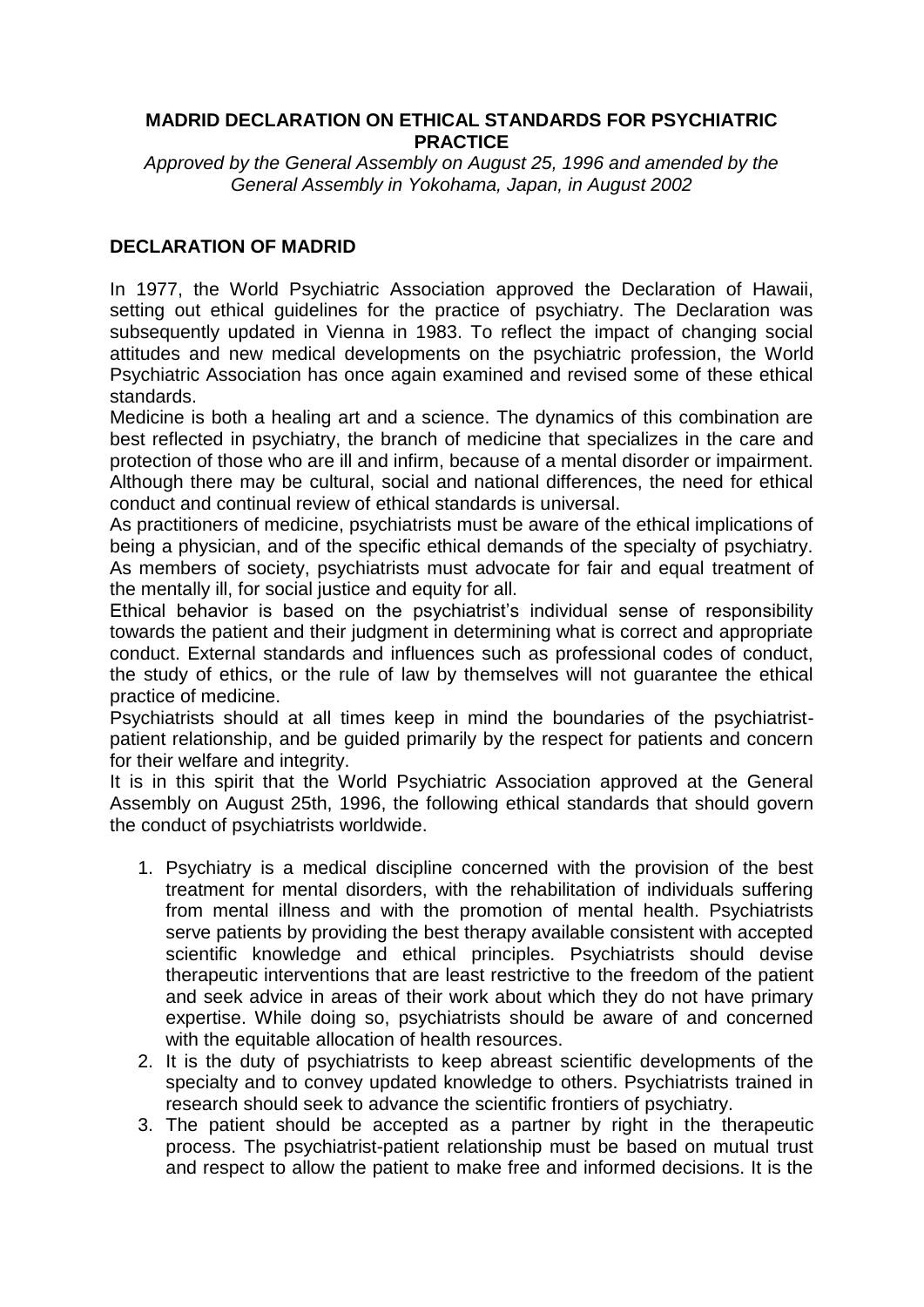duty of psychiatrists to provide the patient with relevant information so as to empower the patient to come to a rational decision according to personal values and preferences.

- 4. When the patient is incapacitated and/or unable to exercise proper judgment because of a mental disorder, or gravely disabled or incompetent, the psychiatrists should consult with the family and, if appropriate, seek legal counsel, to safeguard the human dignity and the legal rights of the patient. No treatment should be provided against the patient's will, unless withholding treatment would endanger the life of the patient and/or those who surround him or her. Treatment must always be in the best interest of the patient.
- 5. When psychiatrists are requested to assess a person, it is their duty first to inform and advise the person being assessed about the purpose of the intervention, the use of the findings, and the possible repercussions of the assessment. This is particularly important when the psychiatrists are involved in third party situations.
- 6. Information obtained in the therapeutic relationship should be kept in confidence and used, only and exclusively, for the purpose of improving the mental health of the patient. Psychiatrists are prohibited from making use of such information for personal reasons, or financial or academic benefits. Breach of confidentiality may only be appropriate when serious physical or mental harm to the patient or to a third person would ensue if confidentiality were maintained; as in case of child abuse in these circumstances, psychiatrists, should whenever possible, first advise the patient about the action to be taken.
- 7. Research that is not conducted in accordance with the canons of science is unethical. Research activities should be approved by an appropriately constituted ethical committee. Psychiatrists should follow national and international rules for the conduct of research. Only individuals properly trained for research should undertake or direct it. Because psychiatric patients are particularly vulnerable research subjects, extra caution should be taken to safeguard their autonomy as well as their mental and physical integrity. Ethical standards should also be applied in the selection of population groups, in all types of research including epidemiological and sociological studies and in collaborative research involving other disciplines or several investigating centers.

#### **Guidelines concerning specific situations**

*The World Psychiatric Association Ethics Committee's recognizes the need to develop a number of specific guidelines on a number of specific situations. The first five were approved by the General Assembly in Madrid, Spain, on August 25, 1996*  and the last by the General Assembly in Hamburg, Germany, on August 8, 1999.

 **Euthanasia:** A physician's duty, first and foremost, is the promotion of health, the reduction of suffering, and the protection of life. The psychiatrist, among whose patients are some who are severely incapacitated and incompetent to reach an informal decision, should be particularly careful of actions that could lead to the death of those who cannot protect themselves because of their disability. The psychiatrist should be aware that the views of a patient may be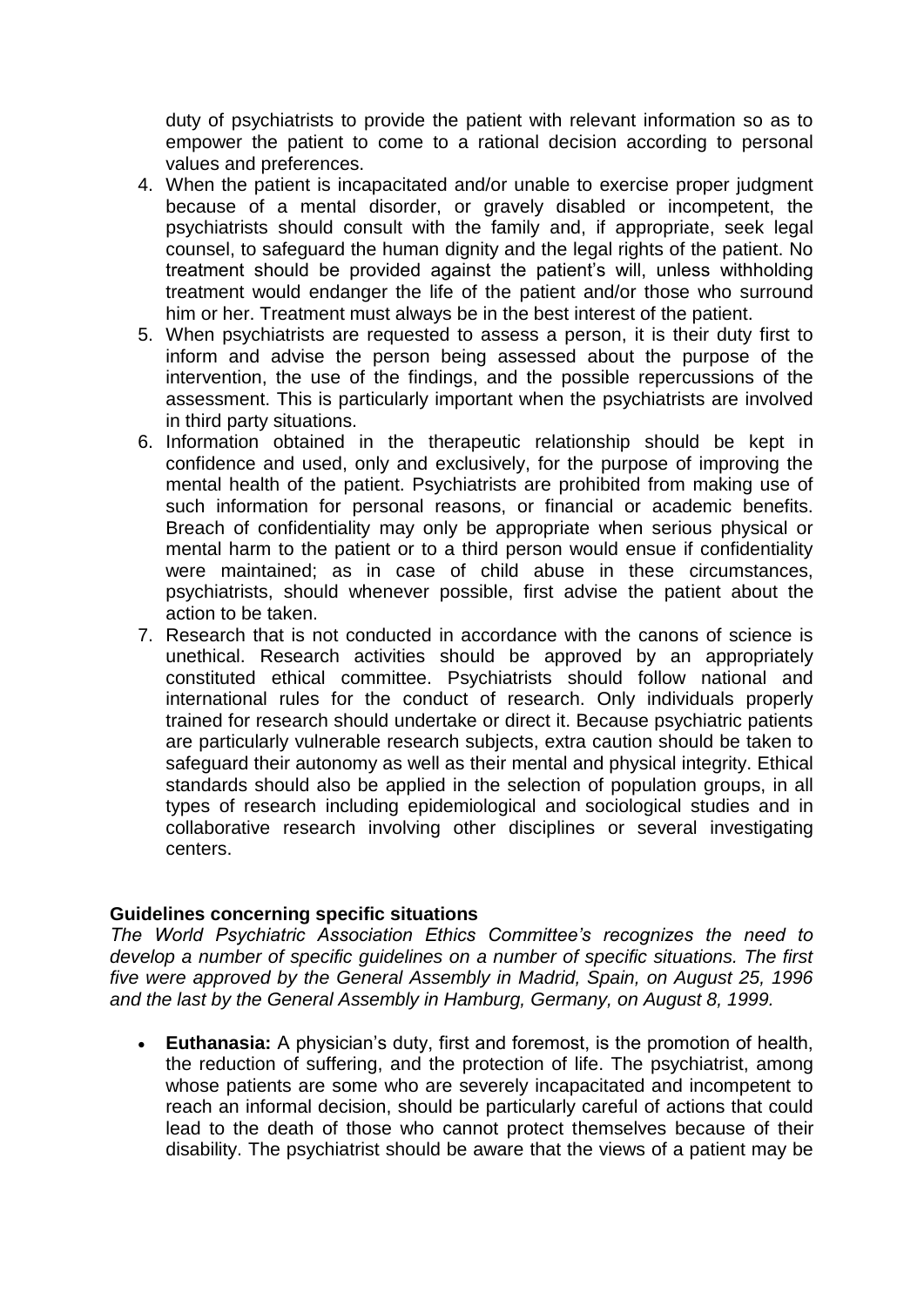distorted by mental illness such as depression. In such situations, the psychiatrist's role is to treat the illness.

- **Torture:** Psychiatrists shall not take part in any process of mental or physical torture, even when authorities attempt to force their involvement in such acts.
- **Death Penalty:** Under no circumstances should psychiatrists participate in legally authorized executions nor participate in assessments of competency to be executed.
- **Selection of Sex:** Under no circumstances should a psychiatrist participate in decisions to terminate pregnancy for the purpose of sex selection.
- **Organ Transplantation:** The role of the psychiatrist is to clarify the issues surrounding organ donations and to advise on religious, cultural, social and family factors to ensure that informed and proper decisions be made by all concerned. The psychiatrists should not act as a proxy decision maker for patients nor use psychotherapeutic skills to influence the decision of a patient in these matters. Psychiatrists should seek to protect their patients and help them exercise self-determination to the fullest extent possible in situations of organ transplantation.
- **Psychiatrists addressing the media**. The media has a key role in shaping the attitudes of the community. In all contacts with the media psychiatrists shall ensure that people with mental illness are presented in a manner which preserves their dignity and pride, and which reduces stigma and discrimination against them. An important role of psychiatrists is to advocate for those people who suffer from mental disorders. As the public perception of psychiatrists and psychiatry reflects on patients, psychiatrists shall ensure that in their contact with the media they represent the profession of psychiatry with dignity. Psychiatrists shall not make announcements to the media about presumed psychopathology on any individuals. In presenting research findings to the media, psychiatrists shall ensure the scientific integrity of the information given and be mindful of the potential impact of their statements on the public perception of mental illness and on the welfare of people with mental disorders.
- **Psychiatrists and discrimination on ethnic or cultural grounds**. Discrimination by psychiatrists on the basis of ethnicity or culture, whether directly or by aiding others is unethical. Psychiatrists shall never be involved or endorse, directly or indirectly, any activity related to ethnic cleansing.
- **Psychiatrists and genetic research and counseling**. Research on the genetic bases of mental disorders is rapidly increasing and more people suffering from mental illness are participating in such research. Psychiatrists involved in genetic research or counseling shall be mindful of the fact that the implication of genetic information are not limited to the individual from whom it was obtained and that its disclosure can have negative and disruptive effects on the families and communities of the individuals concerned. Psychiatrist shall therefore ensure that:
	- o People and families who participate in genetic research do so with a fully informed consent;
	- o Any genetic information in their possession is adequately protected against unauthorized access, misinterpretation or misuse;
	- $\circ$  Care is taken in communication with patients and families to make clear that current genetic knowledge is incomplete and may be altered by future findings.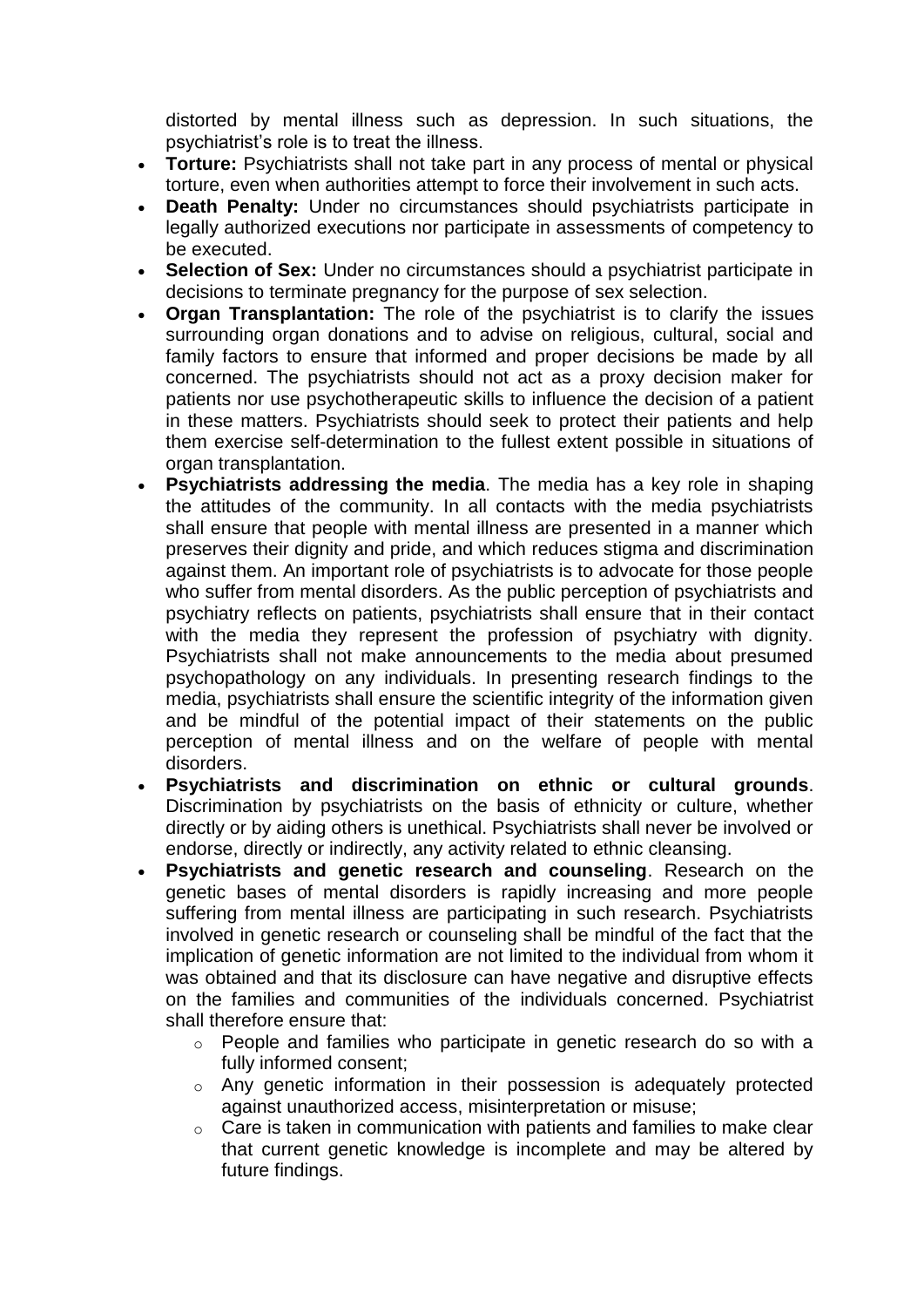Psychiatrists shall only refer people to facilities for diagnostic genetic testing if that facility has:

- Demonstrated satisfactory quality assurance, procedures for such testing;
- o Adequate and easily accessible resources for genetic counseling. Genetic counseling with regard to family planning or abortion shall be respectful of the patients' value system, while providing sufficient medical and psychiatric information to aid patients make decisions they consider best for them.

### **FOUR ADDITIONAL SPECIFIC ETHICAL GUIDELINES**

#### **1) ETHICS OF PSYCHOTHERAPY IN MEDICINE**

Medical treatments of any nature should be administered under the provisions of good practice guidelines regarding their indications, effectiveness, safety, and quality control. Psychotherapy, in its broadest sense, is an accepted component of many medical interactions . In a more specific and restricted sense, psychotherapy utilizes techniques involving verbal and non-verbal communication and interaction to achieve specified treatment goals in the care of specific disorders. Psychiatrists providing specific forms of psychotherapy must have appropriate training in such techniques. The general guidelines that apply to any medical treatment also apply to specific forms of psychotherapy in regard to its indications and outcomes, positive or negative. The effectiveness of psychotherapy and its place in a treatment plan are important subjects for both researchers and clinicians. Psychotherapy by psychiatrists is a form of treatment for mental and other illnesses and emotional problems. The treatment approach utilized is determined in concert by the doctor and patient and/or the patient's family and/or guardians following a careful history and examination employing all relevant clinical and laboratory studies. The approach employed should be specific to the disease and patient's needs and sensitive to personal, familial, religious and cultural factors. It should be based on sound research and clinical wisdom and have the purpose of removing, modifying or retarding symptoms or disturbed patterns of behavior. It should promote positive adaptations including personal growth and development. Psychiatrists and other clinicians responsible for a patient have to ensure that these guidelines are fully applied. Therefore, the psychiatrist or other delegated qualified clinician, should determine the indications for psychotherapy and follow its development . In this context the essential notion is that the treatment is the consequence of a diagnosis and both are medical acts performed to take care of an ill person. These two levels of decisions, interventions and responsibilities are similar to other situations in clinical medicine, however this does not exclude other interventions such as rehabilitation which can be administered by non-medical personnel.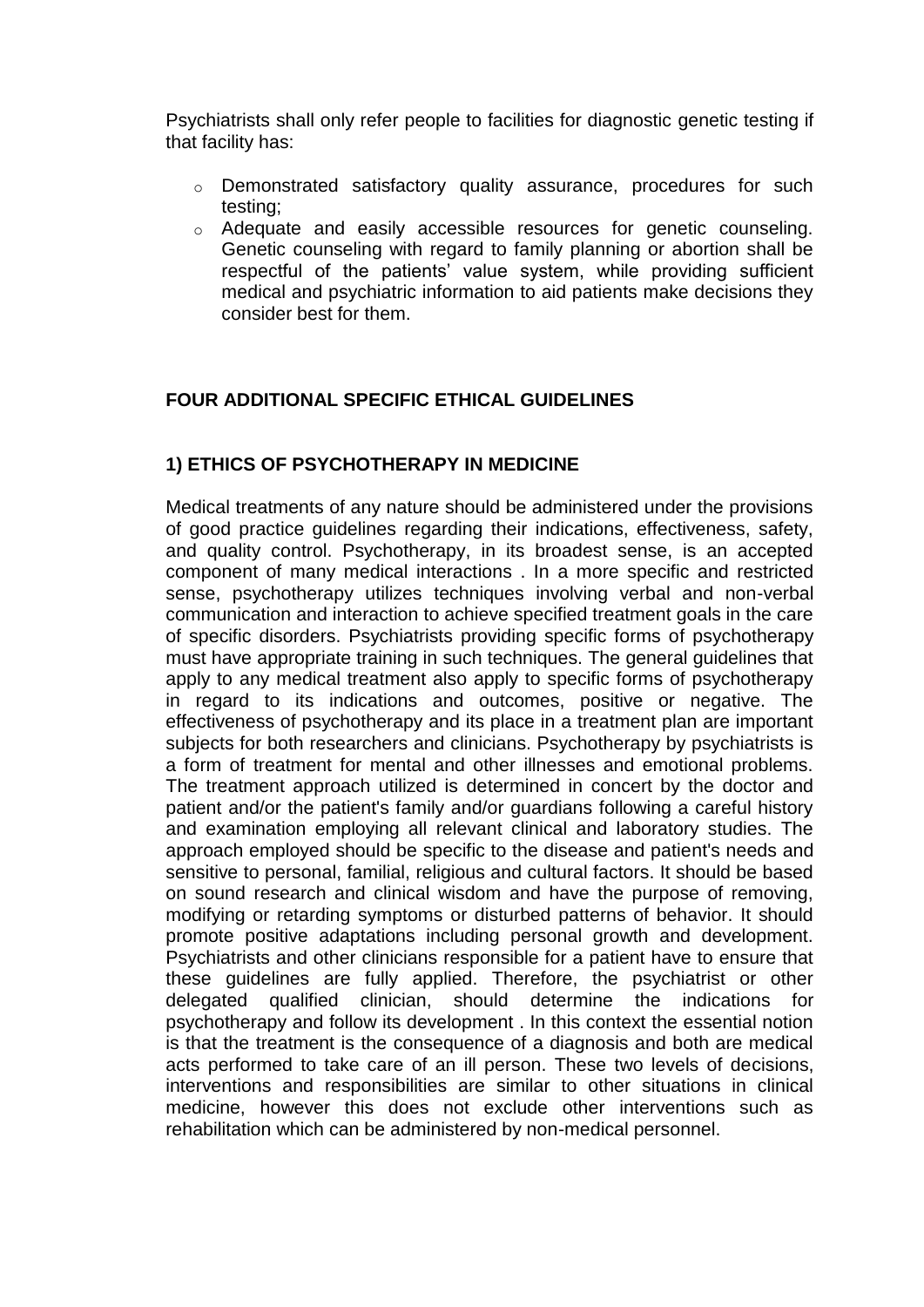- 6. Like any other treatment in medicine, the prescription of psychotherapy should follow accepted guidelines for obtaining informed consent prior to the initiation of treatment as well as updating it in the course of treatment if goals and objectives of treatment are modified in a significant way.
- 7. If clinical wisdom, long standing and well-established practice patterns (this takes into consideration cultural and religious issues) and scientific evidence suggest potential clinical benefits to combining medication treatment with psychotherapy this should be brought to the patient's attention and fully discussed.
- 8. Psychotherapy explores intimate thoughts, emotions and fantasies, and as such may engender intense transference and counter-transference. In a psychotherapy relationship the power is unequally shared between the therapist and patient, and under no circumstances shall the psychotherapist use this relationship to personal advantage or transgress the boundaries established by the professional relationship.
- 9. At the initiation of psychotherapy, the patient shall be advised that information shared and health records will be kept in confidence except where the patient gives specific informed consent for release of information to third parties, or where a court order may require the production of records. The other exception is where there is a legal requirement to report certain information as in the case of child abuse.

# **2) CONFLICT OF INTEREST IN RELATIONSHIP WITH INDUSTRY**

Although most organizations and institutions, including the WPA, have rules and regulations governing their relationship with industry and donors, individual physicians are often involved in interactions with the pharmaceutical industry, or other granting agencies that could lead to ethical conflict In these situations psychiatrists should be mindful of and apply the following guidelines.

- 10.The practitioner must diligently guard against accepting gifts that could have an undue influence on professional work.
- 11.Psychiatrists conducting clinical trials are under an obligation to disclose to the Ethics Review Board and their research subjects their financial and contractual obligations and benefits related to the sponsor of the study. Every effort should be made to set up review boards composed of researchers, ethicists and community representatives to assure the rights of research subjects are protected.
- 12.Psychiatrists conducting clinical trials have to ensure that their patients have understood all aspects of the informed consent. The level of education or sophistication of the patient is no excuse for bypassing this commitment. If the patient is deemed incompetent the same rules would apply in obtaining informed consent from the substitute decision maker. Psychiatrists must be cognizant that covert commercial influence on the trial design, promotion of drugs trials without scientific value, breach of confidentiality, and restrictive contractual clauses regarding publication of results may each in different ways encroach upon the freedom of science and scientific information.